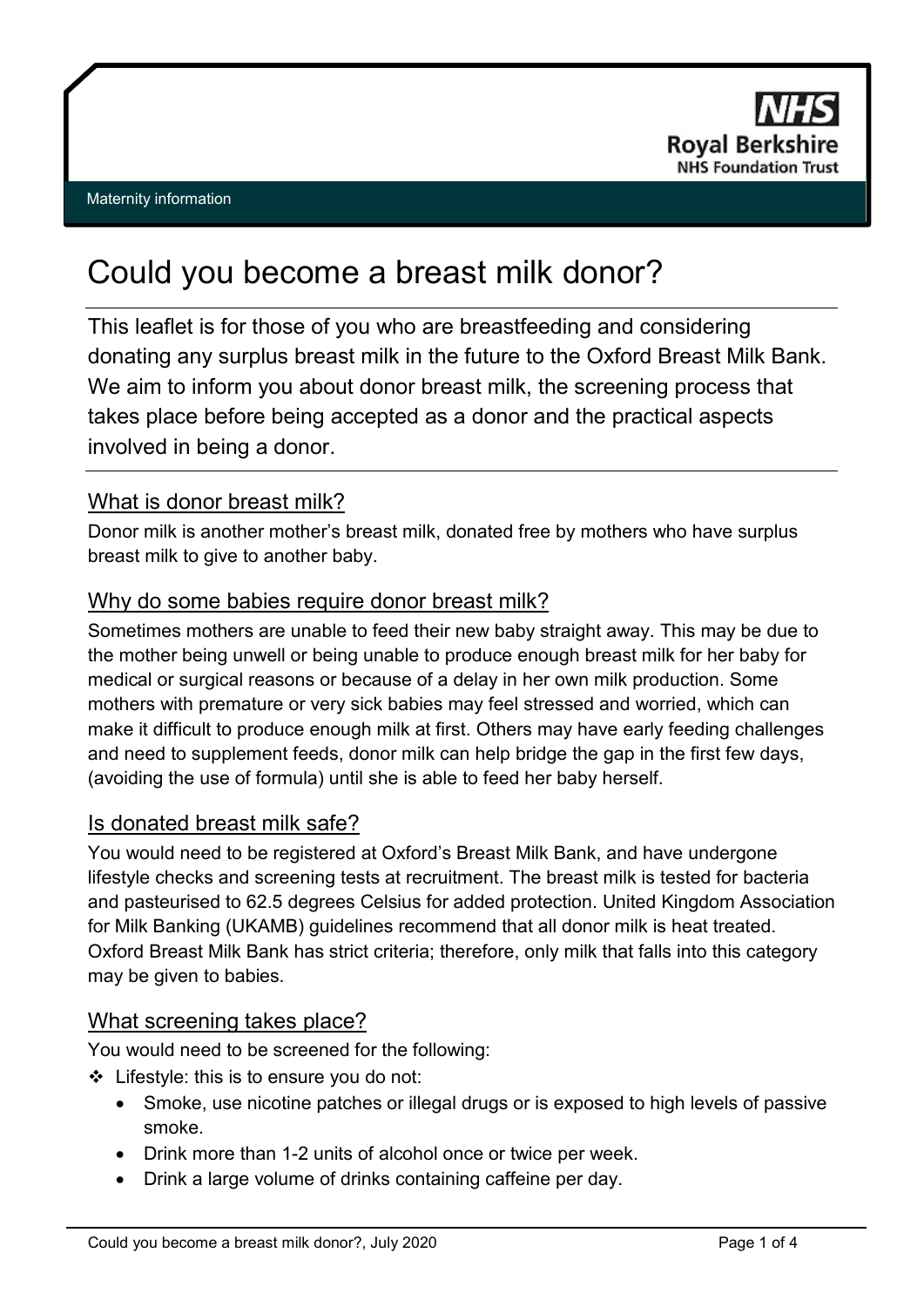#### Maternity information

- Previous medical history: Oxford Milk Bank check that you do not have:
	- A chronic or acute medical condition that requires certain medication.
	- A family history of TB.
	- A history of having received growth hormone.
	- At increased risk of Creutzfeldt-Jakob disease (CJD).
- ❖ Infections

Although you are screened during pregnancy for HIV, Hepatitis B and Syphilis, to be compliant with other breast milk banks around the UK and the NICE guidelines, Oxford Breast Milk Bank now requires, with your consent, a post-natal blood test for the following conditions, showing negative, before they can accept you as a donor. You will be tested for:

- **Human Immunodeficiency Virus (HIV)**
- **Hepatitis B and C**
- **Human T Cell Lymphotropic Virus (HTLV)**
- **Syphilis**

**HIV** is a virus which causes Acquired Immunodeficiency Syndrome (AIDS), the name given to a collection of diseases which develop because the immune system breaks down. It is possible to carry the virus for many years without becoming ill.

**Hepatitis B** is a virus that infects the liver cells and can cause inflammation of the liver.

**Hepatitis C** is also a virus that infects the liver but shows no symptoms until significant damage is done.

**HTLV** is from a family of retroviruses that are known to cause cancer in the white blood cells called T-cell leukaemia/lymphoma.

**Syphilis** is a sexually transmitted bacterial infection.

Negative results conclude that you are free from these viruses and infections at the time of registration.

Recent information about Covid related queries can be found here <http://www.ukamb.org/covid-19-donors-precautions-response-may-2020/>

## Could you be a breast milk donor?

It is recommended that you establish your own baby's feeding before donating your milk. Most donors decide within the first few months that they would like to donate their surplus milk to the Breast Milk Bank. The supply and demand nature of how breastmilk supply works will ensure that you can still produce plenty of milk for your own baby.

## How is milk collected?

All donors to Oxford Breast Milk Bank need to have access to their own breast pump. The Milk Bank Administrator is able to supply sterile bottles, labels, luggage tags, freezer thermometer if needed and instructions. Each bottle needs to be clearly labelled with the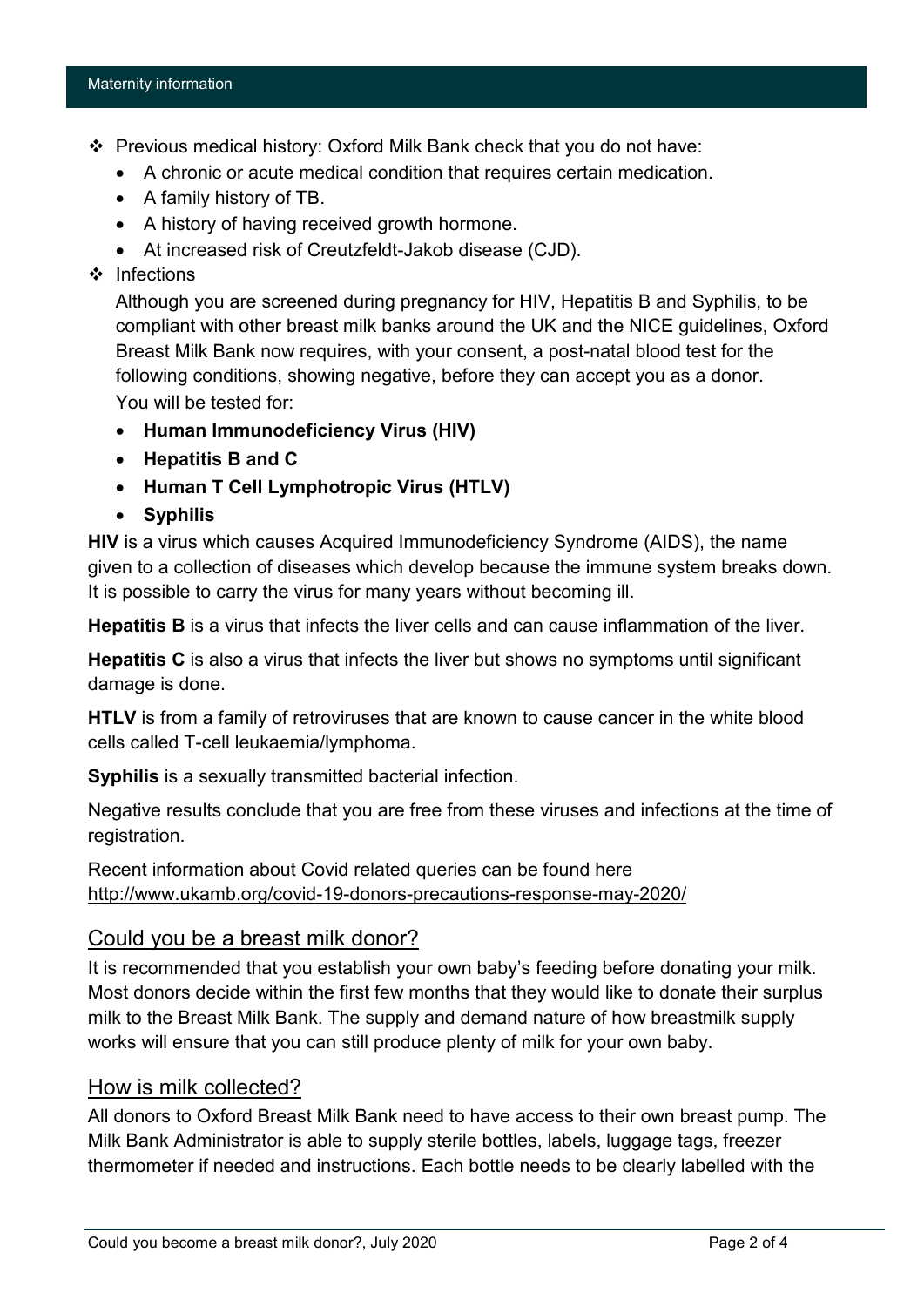donor's name and the date the milk was expressed, and put into a freezer. When a 'batch' of milk is ready to be collected, the donor should put it into a clean plastic bag. This should be tied and a luggage label attached with a sticker, identifying the donor. Any medication taken should also be added to the label. Contact the Milk Bank Administrator who will organise collection of your milk.

The amount of milk collected from each donor varies from woman to woman.

They are also able to accept 'one off' donations as every drop really does count. Premature babies will often start with less than 20mls of milk per day.

## When should I be expressing?

You would be encouraged to get into a routine and express around the same time each day. Breast milk is made on demand. Increasing the amount of breast milk that is removed from your breasts will make your body increase the amount of breastmilk produced. If you are not routinely expressing then increasing the number of times you express will encourage your body to produce more breast milk. This additional breast milk can be donated as it will be over and above what your own baby needs. Some prefer to express from one breast while their baby is feeding from the other.

## What should I do before I express?

All milk sent to the Milk Bank must be tested for acceptable levels of germs. We all carry germs on our skin but babies who are born ill or premature cannot cope with germs as well as full term babies can. You are asked to pay particular attention to hand washing when collecting your breast milk so that as few germs as possible enter the milk you collect. The most common reason for having to 'reject' donated milk is the level of germs being too high before pasteurisation, so sterile bottles are provided to use.

- If you do not have a daily bath or shower, wash your breasts with soap and water once a day before expressing.
- Sterilise any equipment before expressing. Ways of sterilising equipment include cold water sterilising solution, steam sterilising or boiling.
- Wash your hands before expressing or taking expressing equipment out of the container.

## How do I store the milk?

Pour your collected milk into a sterilised bottle and put it into the fridge straight away. You may add to this bottle throughout the day. Remember frozen milk expands so leave a space at the top of the bottle. Start new bottles when necessary. At the end of a 24 hour period please put the bottle(s) in the freezer even if you have only expressed a small amount.

All milk should remain frozen during storage at home.

Expressed milk for donation can be stored before transport to the milk bank for up to 3 months in a domestic freezer at -18 degrees Celsius or lower.